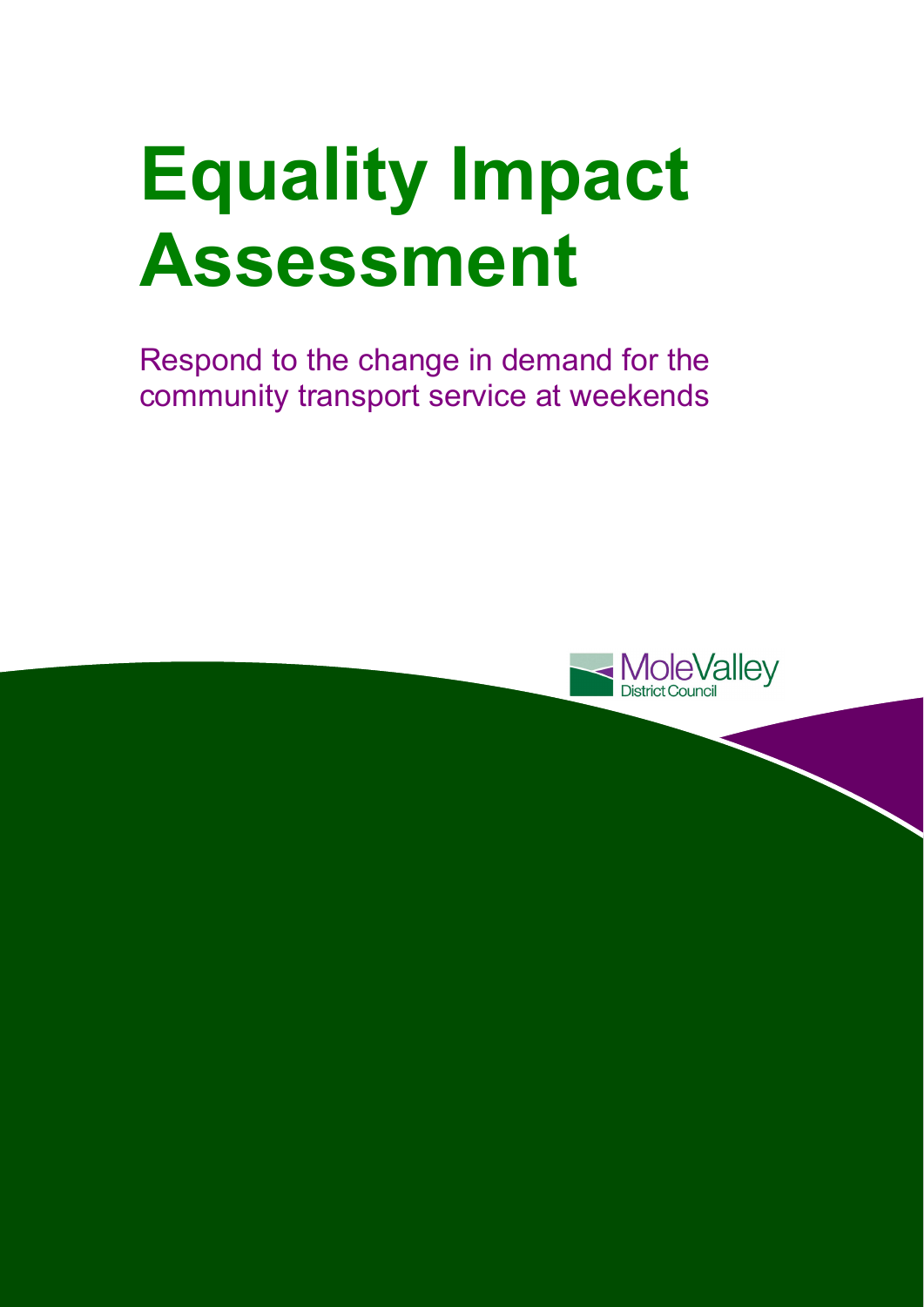#### **Section 1: Introduction and background**

| What is being assessed?          | Removal of the weekend community transport   |  |  |
|----------------------------------|----------------------------------------------|--|--|
|                                  | service                                      |  |  |
| <b>Business unit</b>             | Mole Valley Life                             |  |  |
| Job title of assessor            | <b>Executive Head of Service</b>             |  |  |
| <b>Strategic Management Lead</b> | <b>Executive Head of Service - Community</b> |  |  |
| Date of assessment               | November 2021                                |  |  |
| Is this a new or existing        | Existing                                     |  |  |
| function or policy?              |                                              |  |  |

**Description of the function or policy, including:** 

- **The aims and scope**
- **The main beneficiaries or users**
- **The main equality issues and barriers, and the protected characteristics**<sup>1</sup> **they relate to (not all assessments will encounter issues relating to every protected characteristic)**

# **Background**

l

Prior to the pandemic Mole Valley Life provided a weekend community transport service which was partially paid for from a Surrey County Council grant. Over the years the SCC portion of grant has reduced to £6k and the cost to MVDC has increased to £9k.

The service was available to book, however the take up was very small.

In the last few years numbers taking up the service at weekends have been very small – averaging less than 5 trips per weekend. Between 9 and 12 regular users, mainly being transported to shopping and Church have undertaken 91% of the weekend journeys. During the pandemic the service was necessarily suspended, as was the weekday Community Transport Service.

There has been no requirement from our members for a weekend service since the weekday service resumed in the summer of 2021.

MVDC is proposing the removal of the weekend community transport service from 2022/23 onwards. The weekday community transport service will continue.

# Impact on protected characteristics

The main beneficiaries of this service, as mentioned above, were between 9 and 12 trips a weekend mainly being transported to shopping or church prior to the

The protected characteristics are age, sex, disability, pregnancy and maternity, race and ethnicity, religion and belief, gender reassignment, sexual orientation, and marriage and civil partnership (Source: Equality Act 2010)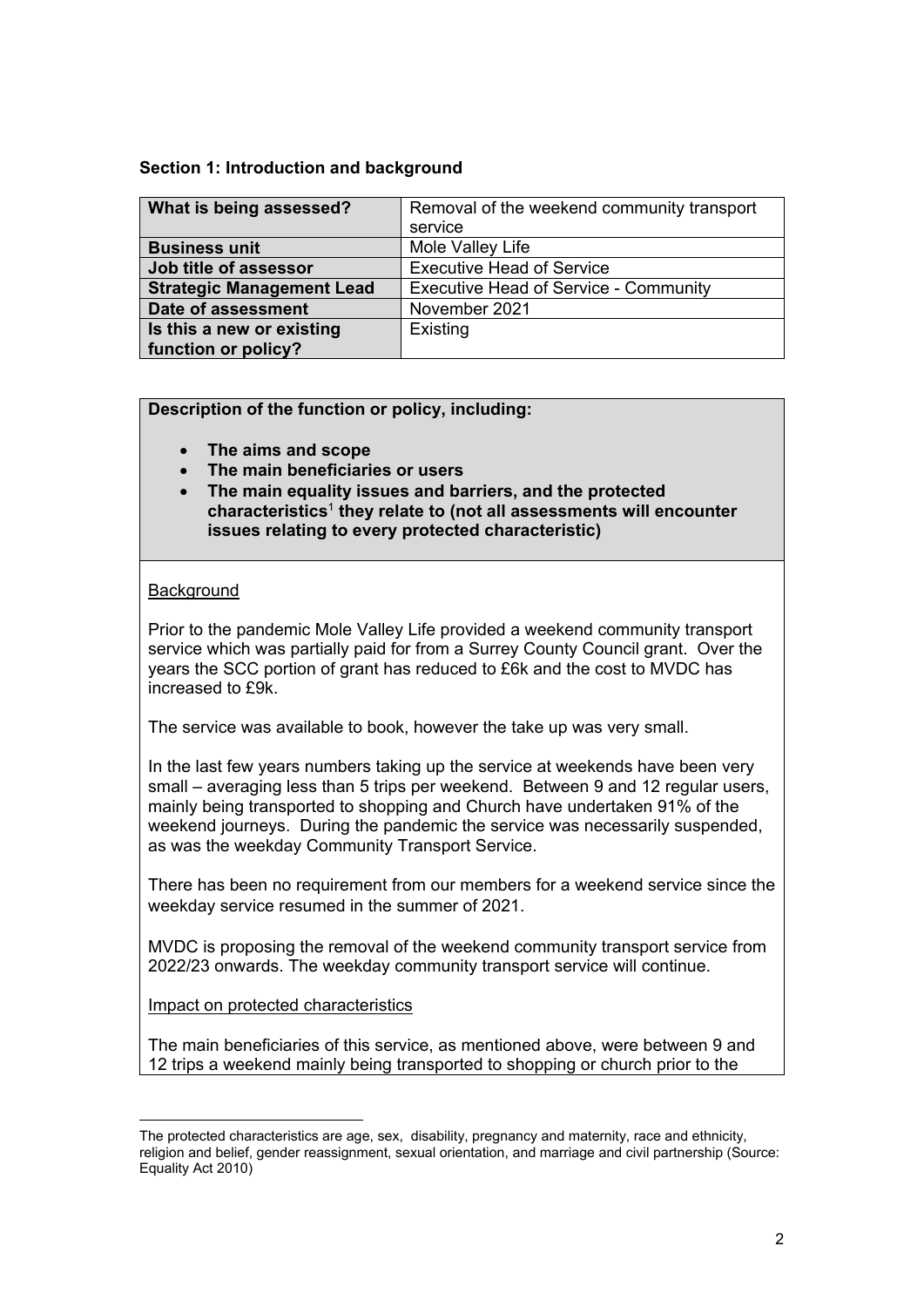pandemic. On this basis negative impacts have been identified for the following protected characteristics:

- Age
- Disability
- Religion and belief
- Carers (possibly)
- Rural/Urban access issues

**Although it is worth keeping in mind that demand for the weekend service has ceased since the weekday service resumed in the summer of 2021 and there are currently no users of this service.** 

No positive impacts have been identified in this assessment.

**Description of how the function or policy fits into the Council's Corporate Priorities or other local, regional or national plans and priorities** 

Council Strategy 2019-2024

The delivery of this service has contributed to the 'Community Wellbeing' priority and the guiding principle of 'Putting People First: Ensuring a people focussed culture in our organisation to provide the best possible experience and services for our residents, businesses, and visitors.'

The proposed removal of this service will contribute to the delivery of the following guiding principles in the Council Strategy:

- Living within our means: Be mindful of current and future costs in our approach to delivering and developing services.
- Acting sustainably: Meeting the needs of the present without compromising future generations requires responsible decision making and innovation.

Medium Term Financial Strategy 2022/23 (to 2024/25)

The proposed removal of this service will also enable MVDC to deliver against the Financial Objective in the Medium Term Financial Strategy: "To ensure a balanced budget, without any budgeted use of reserves to support underlying spending, from April 2022, in order to: ensure the ongoing financial sustainability of MVDC; protect services to Mole Valley residents, communities and businesses; and recognise the needs of Council Tax payers."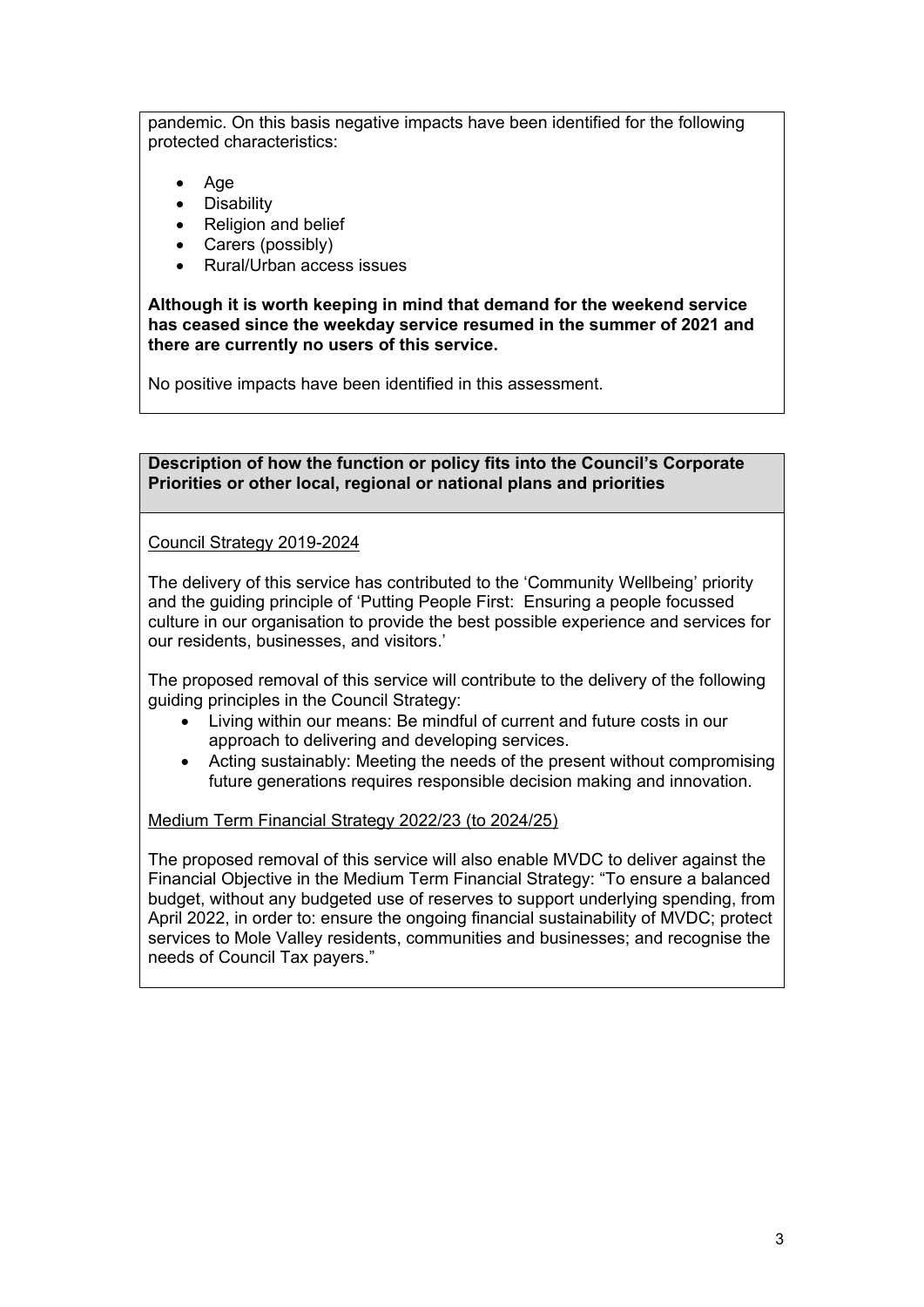#### **Section 2: Analysis and assessment**

**Indicate for each protected characteristic whether there may be a positive**  impact, negative impact, a mixture of both or no impact  $-$  using a tick  $\Box$  in the **appropriate columns** 

| <b>Protected</b><br>characteristics                                                | <b>Positive</b> | <b>Negative</b> | <b>No</b><br>impact | <b>Reason</b>                                                                                                                                                                        |  |
|------------------------------------------------------------------------------------|-----------------|-----------------|---------------------|--------------------------------------------------------------------------------------------------------------------------------------------------------------------------------------|--|
| Age                                                                                |                 | ✓               |                     | 69% of the users of the<br>weekend service were over<br>60. this is commonplace for<br>the nature of this service<br>however.                                                        |  |
| <b>Sex</b>                                                                         |                 |                 | ✓                   |                                                                                                                                                                                      |  |
| <b>Disability</b>                                                                  |                 |                 |                     | Due to the nature of the<br>service the majority of<br>customers will have had<br>mobility issues.                                                                                   |  |
| Pregnancy and<br>maternity                                                         |                 |                 | ✓                   |                                                                                                                                                                                      |  |
| Race and ethnicity                                                                 |                 |                 | $\checkmark$        |                                                                                                                                                                                      |  |
| Religion and belief                                                                |                 |                 |                     | The destinations for the<br>Sunday service were 3<br>churches. There were 70<br>journeys to church made in<br>the last year of service, on<br>average just over 1 journey<br>a week. |  |
| Gender                                                                             |                 |                 | ✓                   |                                                                                                                                                                                      |  |
| reassignment                                                                       |                 |                 |                     |                                                                                                                                                                                      |  |
| Sexual orientation                                                                 |                 |                 | ✓                   |                                                                                                                                                                                      |  |
| Marriage and civil<br>partnership                                                  |                 |                 |                     |                                                                                                                                                                                      |  |
| Other aspects to<br>consider                                                       | <b>Positive</b> | <b>Negative</b> | <b>No</b><br>impact | <b>Reason</b>                                                                                                                                                                        |  |
| Carers                                                                             |                 | ✓               |                     | If Community Transport is<br>not available on the<br>weekend, it may fall to a<br>carer to transport the<br>customer.                                                                |  |
| Rural/urban<br>access issues                                                       |                 |                 | ✓                   |                                                                                                                                                                                      |  |
| HR issues (how<br>will staff with<br>protected<br>characteristics be<br>affected?) |                 |                 | ✓                   |                                                                                                                                                                                      |  |

# **What can be done to reduce the effects of any negative impacts?**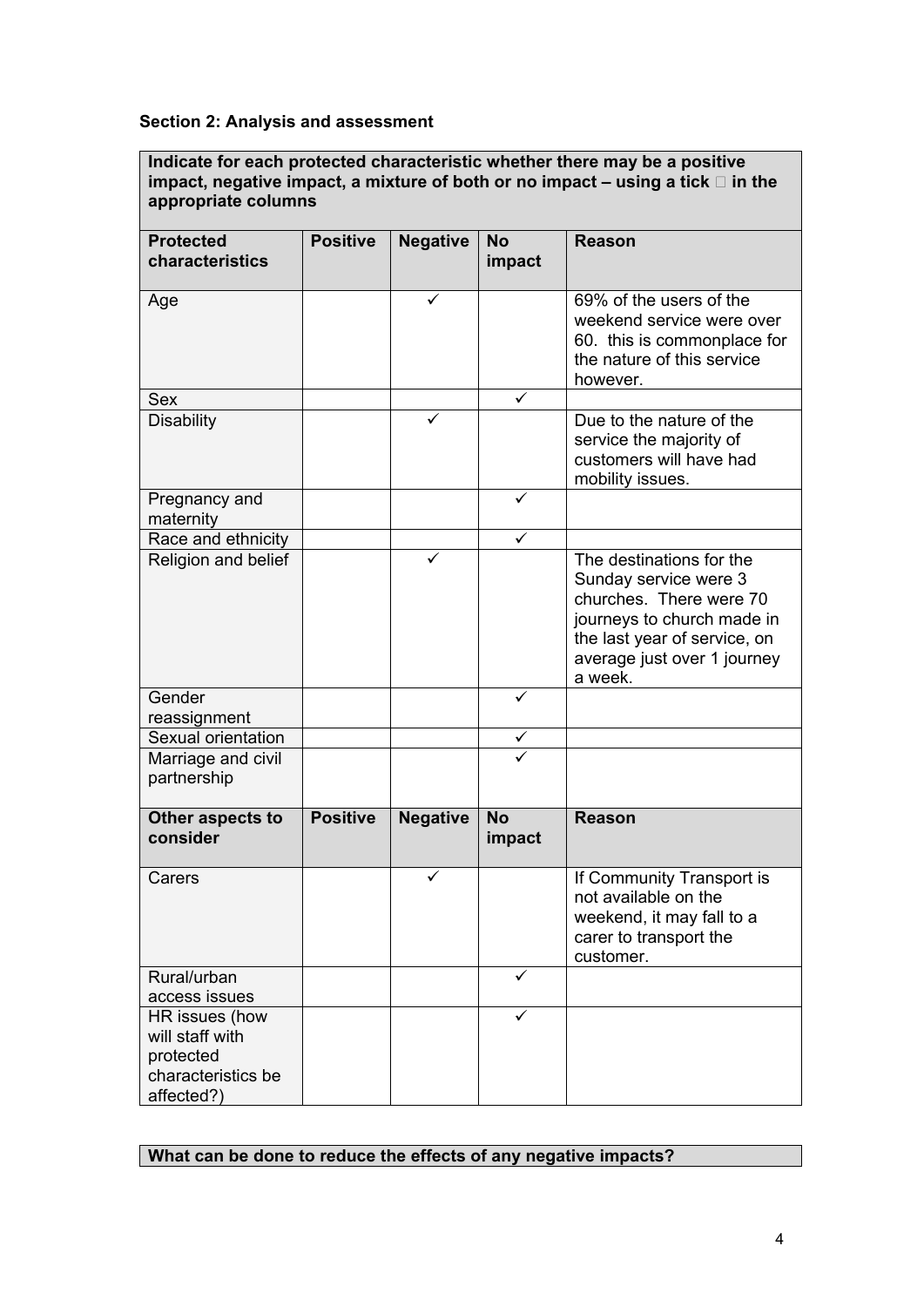Where negative impact cannot be completely diminished, can this be justified, and is it lawful?

The weekday community transport service will continue. As there are currently no users of the weekend service no mitigation has been identified.

**Where there are positive impacts, what changes have been or will be made?**  Who are the beneficiaries? How have they benefited?

Not applicable.

# **Section 3: Evidence gathering and fact-finding**

# **What evidence is available to support your views above?**

Please include:

- A summary of the available evidence
- Identification of where there are gaps in the evidence (this may identify a need for more evidence in the action plan)
- What information is currently captured with respect to usage and take up of services.
- What the current situation is in relation to equality and diversity monitoring (where relevant)

There have been no bookings for the weekend service since the weekday service resumed in the summer of 2021 therefore no weekend journeys have been run during this time. It is understood that the previous users of this service have found alternative modes of transport for their weekend journeys especially for Church on Sundays, and shopping trips have been accommodated within the week day service.

**How have stakeholders been involved in this assessment?**  Who are they, and what is their view?

No stakeholders have been involved in this assessment as there are currently no users of the weekend community transport service. The Mole Valley Life team are in regular contact with users of the service and they have not had unmet demand reported to them.

**Recommendations**